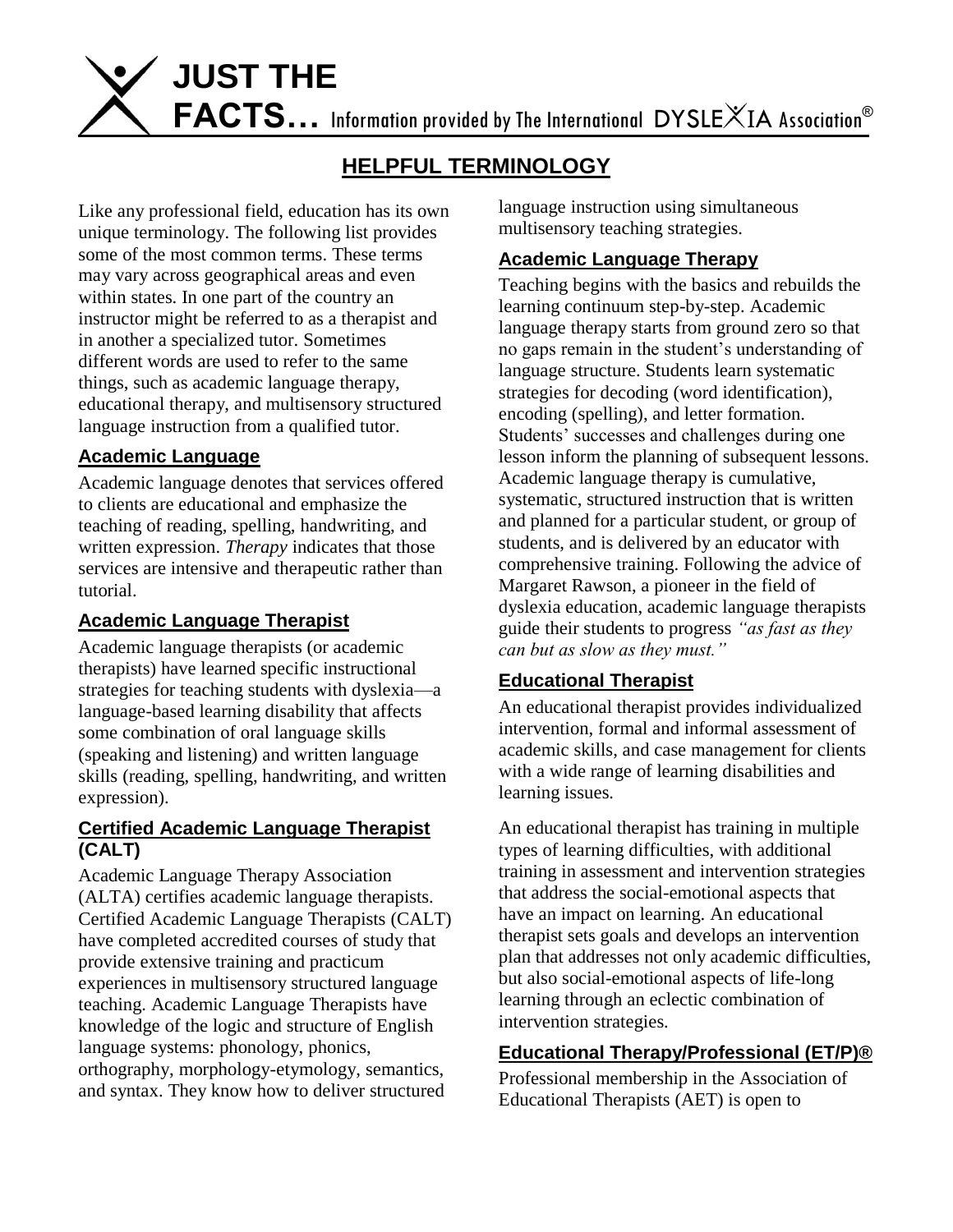educational therapists who have a master's degree (or who have met the requirements of graduate level and/or upper division level courses), are engaged in educational therapy in private practice, public or private schools, private clinics, hospitals, or public agencies, and who have met the direct service delivery minimum of 1,500 hours and have completed their Board Certified Educational Therapist (BCET) Supervised Hours.

#### **Board Certified Educational Therapist (BCET)**

[Board Certified ET m](http://www.aetonline.org/membership/bcet.php)embership is open to educational therapists who have a master's degree, have been ET/Professional members in good standing for at least one year, and have met additional requirements as specified by the AET Certification Board.

## **Educational Therapy**

Educational therapy considers the impact of school, family, and community in the client's learning, fosters communication with all significant members of the client's environment, and attends to socio-emotional goals as well as academic goals. With recognition that emotional, behavioral, and learning problems are often linked, an educational therapist works with all the significant people concerned with the student's learning; focus is not only on remediation but also on building underlying learning skills and helping clients become more self aware, self reliant, and efficient learners.

## **Tutor**

The term *tutor* is used in both general and specific ways to refer to volunteers and professionals with a broad range of skills and qualifications, so it is very important to ask and be clear about how the term is used with regard to the instruction your child receives. Tutors who lack the training described within IDA's *Knowledge and Practice Standards for Teachers of Reading*

[\(http://www.interdys.org/standards.htm\)](http://www.interdys.org/standards.htm) will lack the depth necessary to understand and address the needs of students with specific language-based learning disabilities, such as dyslexia. Some examples of the services you can expect from different types of tutors are outlined below. Most of us are familiar with the general use of the term *tutor*—an instructor hired to work with individual students or small groups. These tutors typically use traditional teaching methods to help with completing homework or projects in specific subject or curriculum areas that are causing them problems. Tutors may also be skilled at teaching time management, task completion, and study skills. These tutors provide important instructional assistance to students in helping them reach their academic goals; however, they may not be subject to standards or professional qualifications for a tutor and their background *may not* include comprehensive training in language learning disabilities, assessment, case management, and the structure of language.

Qualified multisensory structured language professionals sometimes refer to themselves as instructors or tutors, such as *Certified Orton-Gillingham Instructor* or *Wilson Certified Tutors*. These individuals have completed extensive accredited coursework and practicum experiences in multisensory structured language teaching. They have in-depth knowledge of the structure of English language and deliver language instruction using simultaneous multisensory teaching strategies. They are highly trained instructors who can deliver effective instruction to individuals with specific language-based learning disabilities, such as dyslexia.

#### **Tutoring**

Tutoring may help students meet the demands of grade level expectations in a variety of required subjects, including basic study skills.